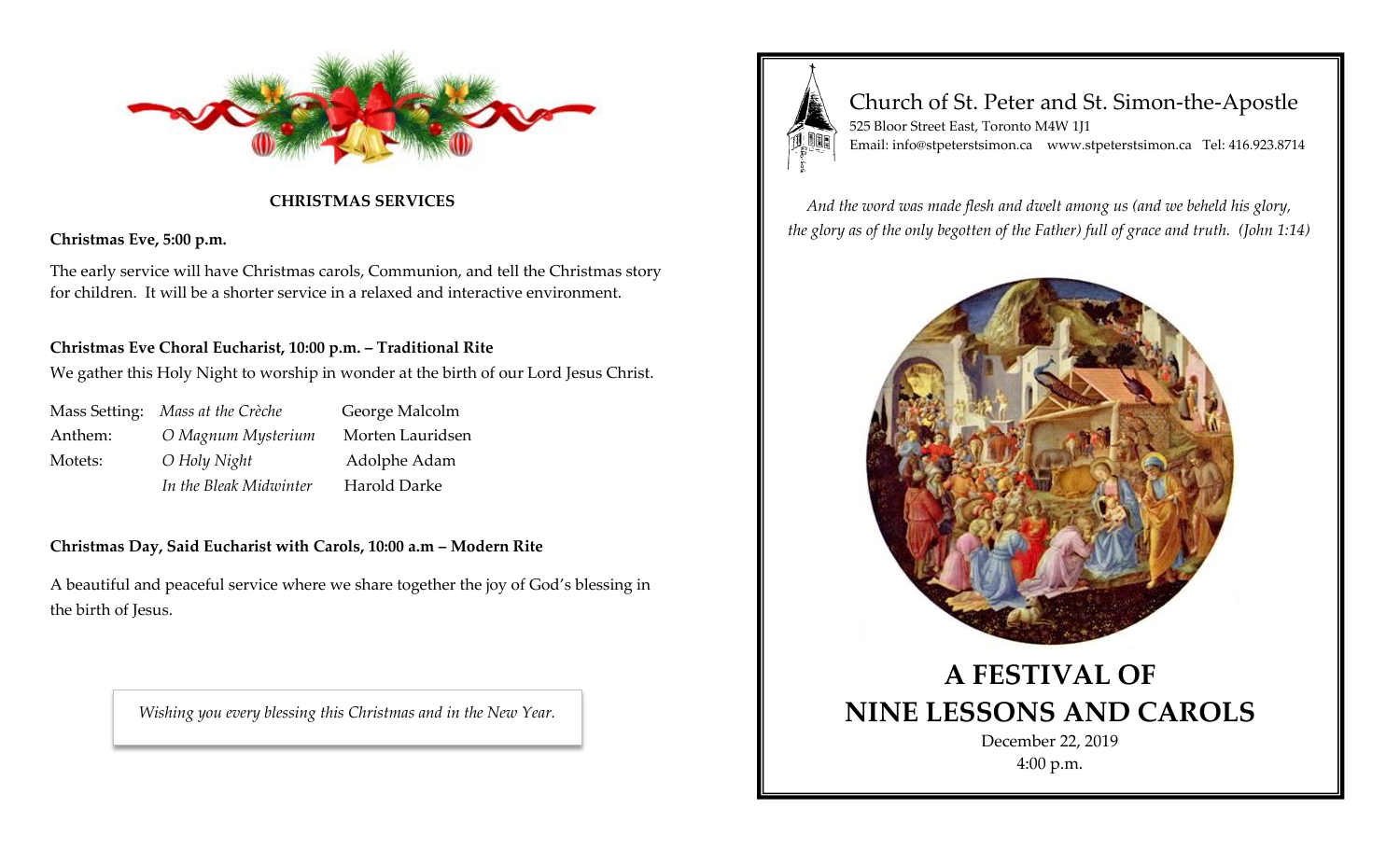# **Nine Lessons and Carols for Christmas**

Officiant: The Reverend Canon Geoffrey Sangwine Assisting: The Reverend Jennifer Matthews The Reverend Michael Perry Music Director: Robin Davis Organist: David Smith

 *Welcome to the Church of St Peter and St Simon-the-Apostle. Hearing Assistance Units are available at the back of the church.*



*The flowers are given to the honour and glory of Almighty God and in thanksgiving for the ministry of the wardens, choir and clergy and the many who serve at St. Peter and St. Simon's and San Lorenzo Ruiz, by Duncan and Barbara Towe.*



# **ORGAN PRELUDE**

 *Noël sur les Flûtes* – Louis-Claude Daquin

 *Before the service, the church is lit dimly, and you are invited to pray or reflect quietly. At the conclusion of the Prelude, hand-candles will be lit. To prevent dripping wax, please tip your unlit candle to the lit candle. All stand for the opening hymn.*

**Christ, by highest heaven adored; Christ, the everlasting Lord; late in time behold him come, offspring of a virgin's womb. Veiled in flesh the Godhead see, hail, the incarnate Deity, pleased as man with man to dwell, Jesus, our Emmanuel!** *Refrain*

**Hail, the heaven-born Prince of Peace! Hail, the Sun of Righteousness! Light and life to all he brings, risen with healing in his wings. Mild he lays his glory by, born that man no more may die, born to raise the sons of earth, born to give them second birth.** *Refrain*

# **POSTLUDE**

 *Noël Étranger* – Louis-Claude Daquin

*Please join us after the service for mince tarts and mulled wine in the Parish Hall. We look forward to meeting you.*

Cover Art: *Adoration of the Magi* painted by Fra Angelico and Fra Filippo Lippi, c. 1445. Image is taken from [http://commons.wikimedia.org.](http://commons.wikimedia.org/)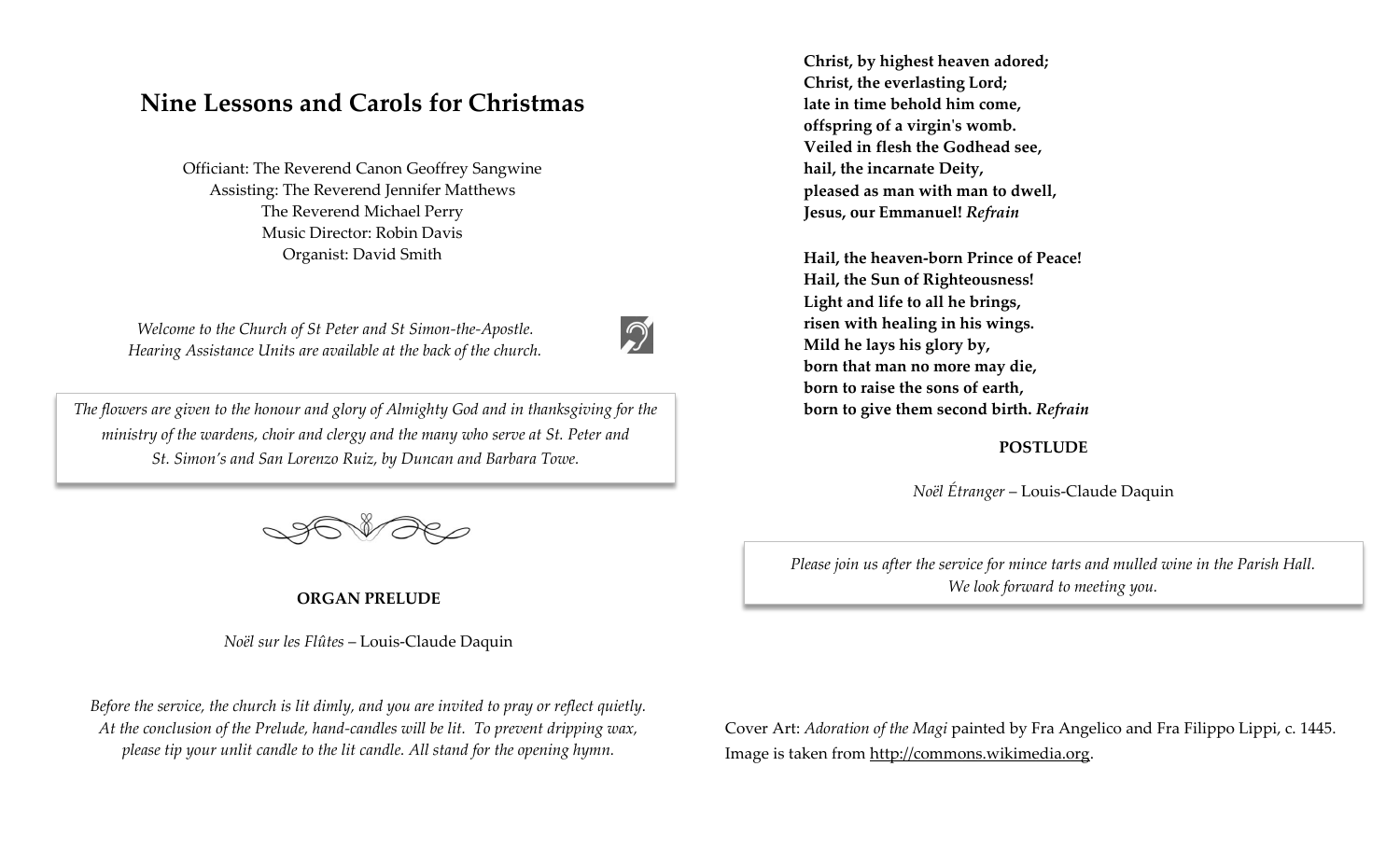**Sing, choirs of angels, sing in exultation, sing, all ye citizens of heaven above; glory to God in the highest:** *Refrain*

**See how the shepherds, summoned to his cradle, leaving their flocks, draw nigh with lowly fear; we too will thither bend our joyful footsteps;** *Refrain*

### **THE COLLECT**

*Officiant* The Lord be with you.

*People* **And with thy spirit.**

*Officiant* Let us pray. *You are invited to kneel.*

 O God, who makest us glad with the yearly remembrance of the birth of thine only son, Jesus Christ: Grant that as we joyfully receive him as our redeemer, so we may with sure confidence behold him, when he shall come to be our judge; who liveth and reigneth with thee and the Holy Spirit, one God, world without end. **Amen.**

### **THE BLESSING**

#### **RECESSIONAL HYMN 138**

*Hark! The Herald Angels Sing* MENDELSSOHN

**ARK! The herald angels sing, "Glory to the newborn King, peace on earth, and mercy mild, God and sinners reconciled." Joyful, all ye nations, rise, join the triumph of the skies; with the angelic host proclaim, "Christ is born in Bethlehem!"**

# *Refrain*

*Hark! The herald angels sing, "Glory to the newborn King."*

#### **PROCESSIONAL HYMN 123**

*Once in Royal David's City* IRBY

*Solo Vanessa Scott*



 *NCE in royal David's city, stood a lowly cattle shed, where a Mother laid her baby in a manger for his bed: Mary was that Mother mild, Jesus Christ her little child.*

- *Choir He came down to earth from heaven who is God and Lord of all, and his shelter was a stable, and his cradle was a stall; With the poor and mean and lowly, lived on earth our Saviour holy.*
- *All* **For he is our childhood's pattern, day by day like us he grew; He was little, weak, and helpless, tears and smiles like us he knew; And he feeleth for our sadness, and he shareth in our gladness.**

**And our eyes at last shall see him, through his own redeeming love, for that Child so dear and gentle is our Lord in heaven above; and he leads his children on, to the place where he is gone.**

**Not in that poor lowly stable, with the oxen standing by, we shall see him; but in heaven, set at God's right hand on high, where like stars, his children crowned, all in white shall wait around.**

### *Then, all standing, the Bidding Prayer is said.*

ELOVED in Christ, be it this Christmastide our care and delight to hear again the message of the angels, and in heart and mind to go even unto Bethlehem and see this thing which is come to pass, and the babe lying in a man message of the angels, and in heart and mind to go even unto Bethlehem and see this thing which is come to pass, and the babe lying in a manger. Therefore, let us read and mark in Holy Scripture the tale of the loving purposes of God from the first days of our disobedience unto the glorious redemption brought us by this Holy Child. But first, let us pray for the needs of the whole world; for peace on earth and goodwill among all Christ's people; for unity and compassion within the Church he came to build, and especially in this city and diocese of Toronto. And because this would rejoice his heart, let us remember, in his name, the poor and helpless, the cold, the hungry, and the oppressed; the sick and them that mourn, the lonely and the unloved, the aged and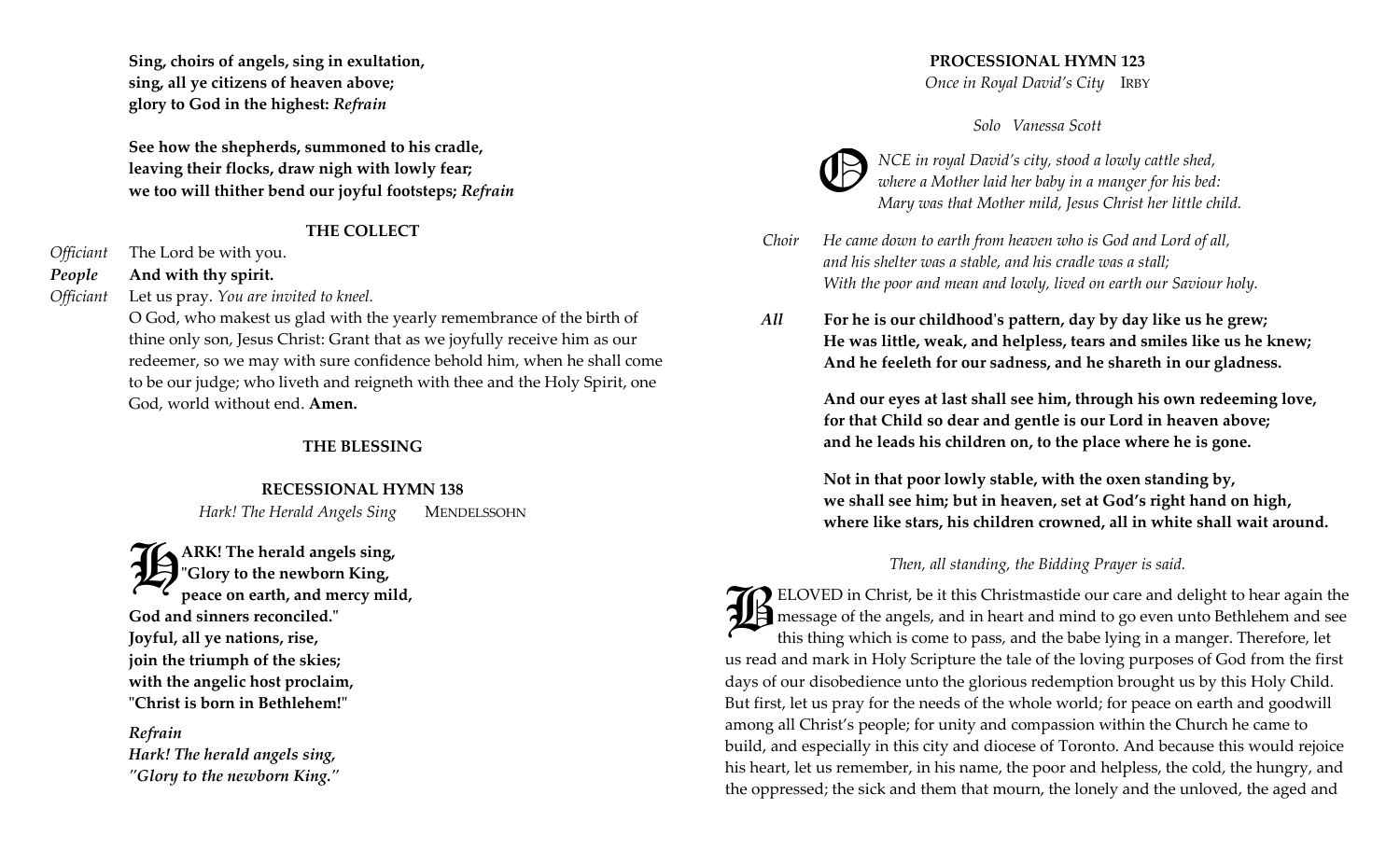the little children; all those who know not the Lord Jesus, or who love him not, or who by sin have grieved his heart of love.

Lastly, let us remember before God all those who rejoice with us, but upon another shore, and in a greater light, that multitude which no one can number, whose hope was in the Word made flesh, and with whom in the Lord Jesus we are for ever one. These prayers and praises let us humbly offer up to the throne of heaven, in the words which Christ himself hath taught us:

**Our Father, who art in heaven, hallowed be thy name, thy kingdom come, thy will be done, on earth as it is in heaven. Give us this day our daily bread; and forgive us our trespasses, as we forgive those who trespass against us; and lead us not into temptation, but deliver us from evil. For thine is the kingdom, the power and the glory, forever and ever. Amen.**

### *The Officiant concludes:*

The Almighty God bless us with his grace: Christ give us the joys of everlasting life: and unto the fellowship of the citizens above may the King of Angels bring us all. **Amen.**

*Please be seated. Candles are extinguished.*

**POEM** *Christmas -* CHRISTINA GEORGINA ROSSETTI *Read by Alison Jane*

CHRISTMAS hath a darkness Brighter than the blazing noon, Christmas hath a chillness Warmer than the heat of June, Christmas hath a beauty Lovelier than the world can show: For Christmas bringeth Jesus, Brought for us so low.

### **NINTH READING** *Read by The Reverend Canon Geoffrey Sangwine*

*Saint John unfolds the mystery of the Incarnation.*

N the beginning was the Word, and the Word was with God, and the Word was God. He was in the beginning with God. All things came into being through him, and without him not one thing came into being. What has come into being in him was life, and the life was the light of all people. The light shines in the darkness, and the darkness did not overcome it. There was a man sent from God, whose name was John. He came as a witness to testify to the light, so that all might believe through him. He himself was not the light, but he came to testify to the light. The true light, which enlightens everyone, was coming into the world. He was in the world, and the world came into being through him; yet the world did not know him. He came to what was his own, and his own people did not accept him. But to all who received him, who believed in his name, he gave power to become children of God, who were born, not of blood or of the will of the flesh or of the will of man, but of God. And the Word became flesh and lived among us, and we have seen his glory, the glory as of a father's only son, full of grace and truth. *John 1: 1-14*  $\overline{\mathfrak{J}}$ 

*Reader* The word of the Lord. *All* **Thanks be to God.**

### **HYMN 118**

*(vs 1-4)**O Come, All Ye Faithful* ADESTE FIDELES

*During the hymn collection will be taken. Thank you for your support.*



# **come, all ye faithful, joyful and triumphant, O come ye, O come ye to Bethlehem:**

**come and behold him, born the king of angels;** *O come, let us adore him, O come, let us adore him, O come, let us adore him, Christ the Lord.*

**God of God, Light of Light, lo, he abhors not the virgin's womb; very God, begotten not created:** *Refrain*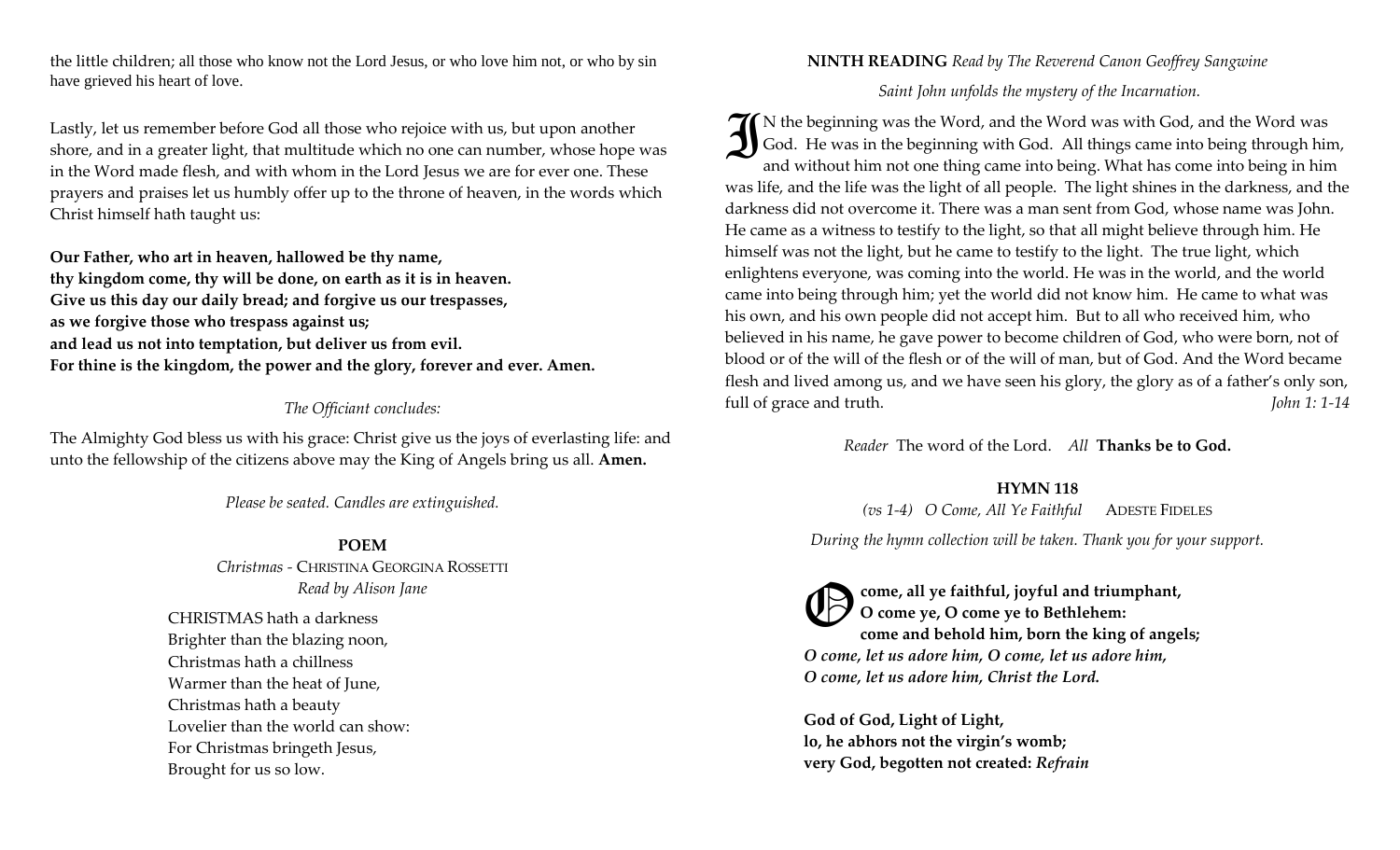*Bath salts and inexpensive scent And hideous tie so kindly meant,*

*No love that in a family dwells, No caroling in frosty air, Nor all the steeple-shaking bells Can with this single Truth compare – That God was man in Palestine And lives today in Bread and Wine.*

#### **HYMN 132**

 *(vs 1-3, 6) Of the Father's Love Begotten* DIVINUM MYSTERIUM

**F the Father's love begotten, ere the worlds began to be, he is Alpha and Omega, he the source, the ending he, of the things that are and have been, and that future years shall see, evermore and evermore.**  $\Theta$  F the Father's love begotten, ere the worlds began to be,<br>he is Alpha and Omega, he the source, the ending he,

> **At his Word the worlds were framed. He commanded, it was done: heaven and earth and depths of ocean in their threefold order one; all that grows beneath the shining of the moon and burning sun, evermore and evermore.**

**O that birth forever blessèd, when the virgin, full of grace, by the Holy Ghost conceiving, bare the Saviour of our race, and the Babe, the world's redeemer, first revealed his sacred face, evermore and evermore.**

**Christ, to Thee, with God the Father, and, O Holy Ghost, to Thee, hymn and chant and high thanksgiving, and unwearied praises be, honour, glory, and dominion, and eternal victory, evermore and evermore.**

Earth, strike up your music, Birds that sing and bells that ring; Heaven hath answering music For all Angels soon to sing: Earth, put on your whitest Bridal robe of spotless snow: For Christmas bringeth Jesus, Brought for us so low.

### **FIRST READING** *Read by Vanessa Scott*

*God tells Adam that he has lost the life of Paradise and that his seed will bruise the serpent's head.*

 $\bigcirc$  O when the woman saw that the tree was good for food, and that it was a delight to the eyes, and that the tree was to be desired to make one wise, she took of its fruit and ate; and she also gave some to her husband, who was with her, and he ate. Then the eyes of both were opened, and they knew that they were naked; and they sewed fig leaves together and made loincloths for themselves. They heard the sound of the Lord God walking in the garden at the time of the evening breeze, and the man and his wife hid themselves from the presence of the Lord God among the trees of the garden. But the Lord God called to the man, and said to him, 'Where are you?' He said, 'I heard the sound of you in the garden, and I was afraid, because I was naked; and I hid myself.' He said, 'Who told you that you were naked? Have you eaten from the tree of which I commanded you not to eat?' The man said, 'The woman whom you gave to be with me, she gave me fruit from the tree, and I ate.'

Then the Lord God said to the woman, 'What is this that you have done?' The woman said, 'The serpent tricked me, and I ate.' The Lord God said to the serpent, 'Because you have done this, cursed are you among all animals and among all wild creatures; upon your belly you shall go, and dust you shall eat all the days of your life. I will put enmity between you and the woman, and between your offspring and hers; he will strike your head, and you will strike his heel. *Genesis 3: 6-15*

*Reader* The word of the Lord. *All* **Thanks be to God.**

*Please remain standing*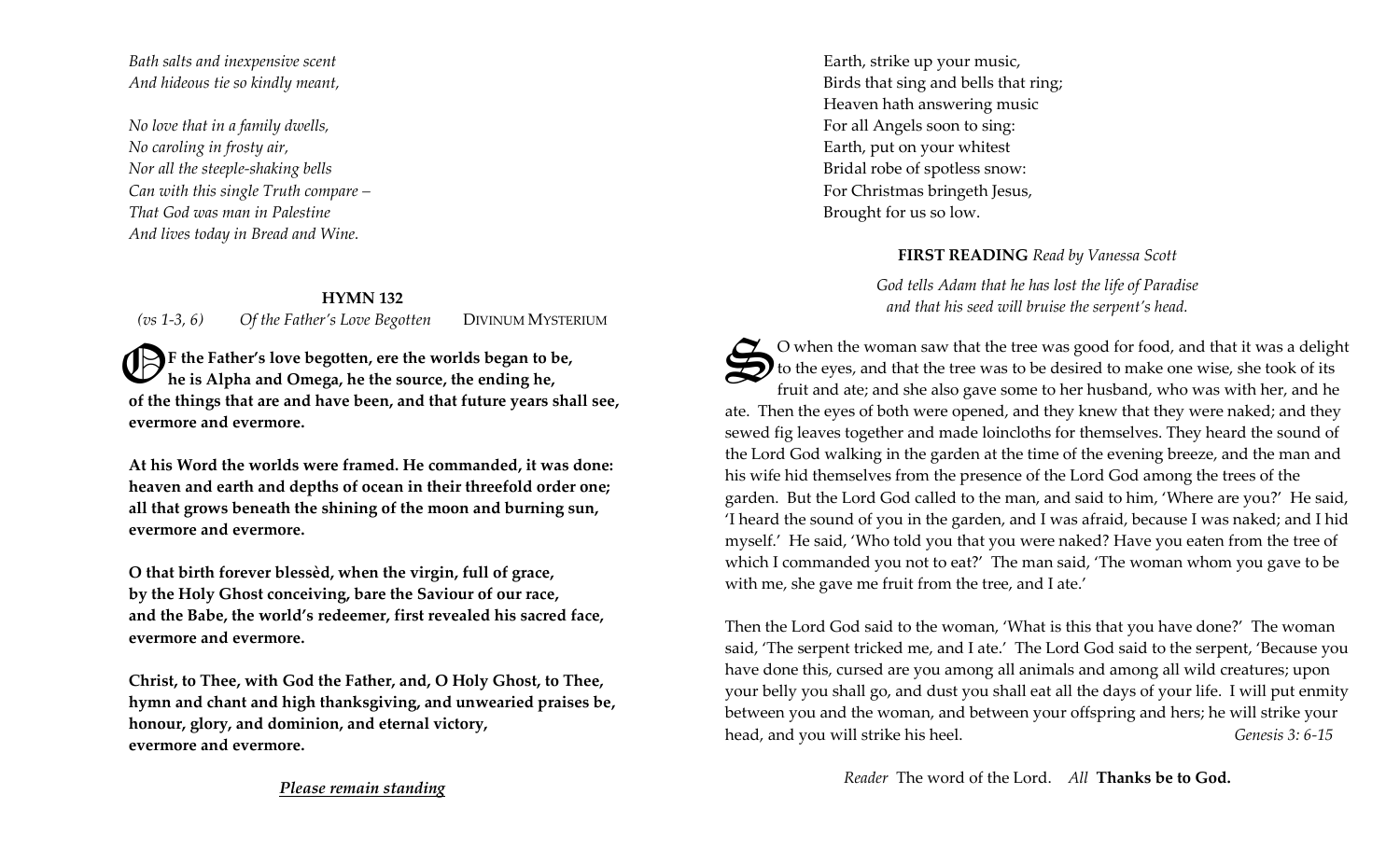# **CAROL** *The Truth from Above* RALPH VAUGHAN WILLIAMS

*This is the truth sent from above, And we were heirs to endless woes, The truth of God, the God of love; Till God the Lord did interpose; Therefore don't turn me from your door, And so a promise soon did run But hearken all both rich and poor. That he would redeem us by his Son.*

*The first thing which I do relate And at that season of the year Is that God did man create; Our blest Redeemer did appear; The next thing which to you I'll tell He here did live, and here did preach, Woman was made with man to dwell. And many thousands he did teach.*

*Thus he in love to us behaved, To show us how we must be saved; And if you want to know the way, Be pleased to hear what he did say.*

**SECOND READING** *Read by Larry Krotz*

*God promises faithful Abraham that in his seed shall all the nations of the earth be blessed.*

 $\blacktriangleright$  HE angel of the Lord called to Abraham a second time from heaven, and said, 'By myself I have sworn, says the Lord: Because you have done this, and have not withheld your son, your only son, I will indeed bless you, and I will make your offspring as numerous as the stars of heaven and as the sand that is on the seashore. And your offspring shall possess the gate of their enemies, and by your offspring shall all the nations of the earth gain blessing for themselves, because you have obeyed my voice.' *Genesis 22:15-18*  $\overline{\mathbb{C}}$ 

*Reader* The word of the Lord. *All* **Thanks be to God.**

**CAROL** *Love Came Down at Christmas* JOHN RUTTER

*Love came down at Christmas, Love all lovely, Love divine; Love was born at Christmas, Star and angels gave the sign.*

*Worship we the Godhead, Love incarnate, Love divine; Worship we our Jesus: But wherewith for sacred sign?*

*Love shall be our token, Love be yours and love be mine, Love to God and all men, Love for plea and gift and sign.*

# **POEM**

*An Excerpt from "Christmas" –* JOHN BETJEMAN *Read by Peggy Needham*

*AND is it true, This most tremendous tale of all, Seen in a stained-glass window's hue, A Baby in an ox's stall? The Maker of the stars and sea Become a Child on earth for me?* 

*And is it true? For if it is, No loving fingers tying strings Around those tissued fripperies, The sweet and silly Christmas things,*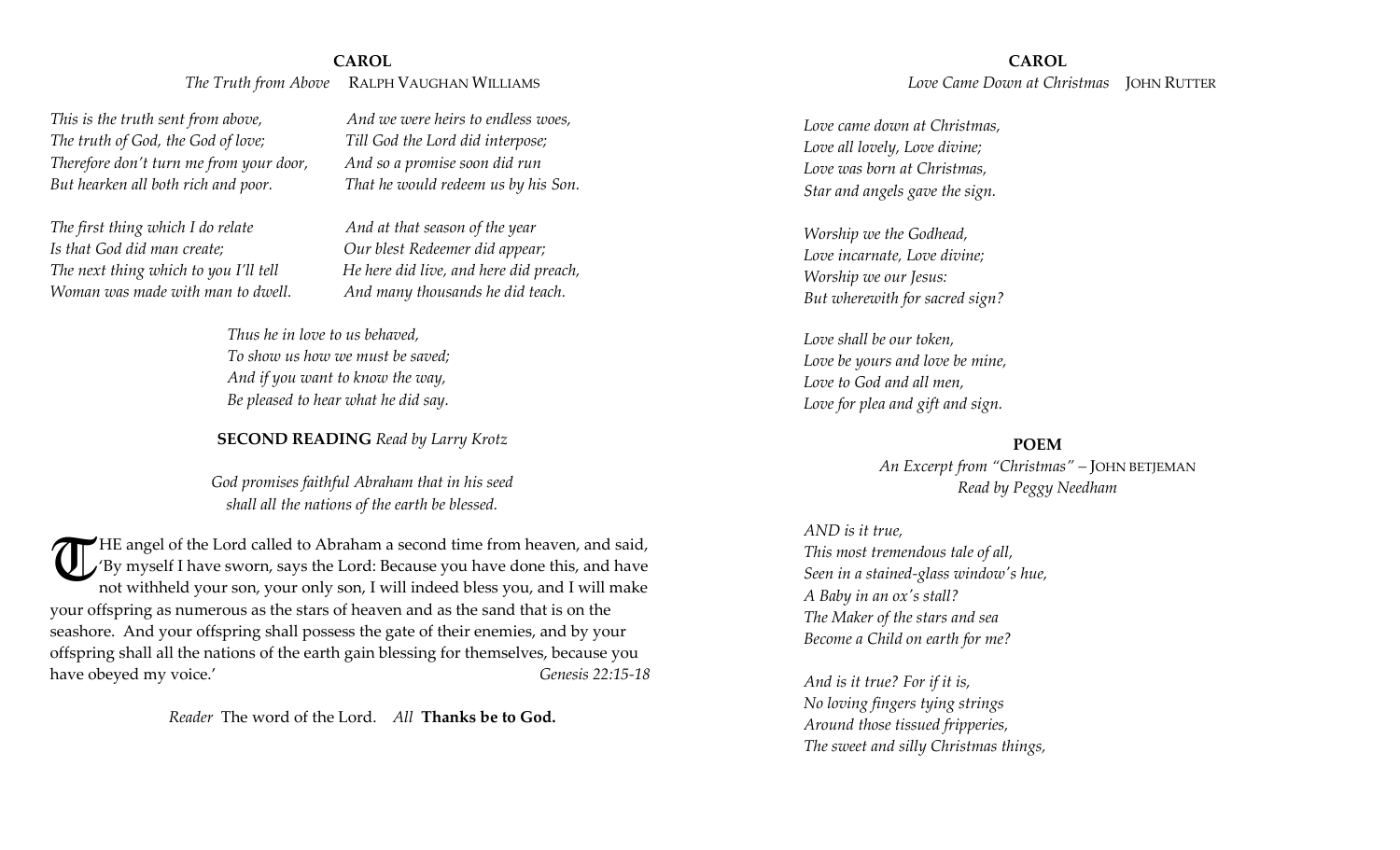**Then let us all with one accord sing praises to our heavenly Lord, that hath made heav'n and earth of naught and with his blood mankind hath bought:** *Refrain*

*Please be seated.*

**EIGHTH READING** *Read by The Reverend Michael Perry*

*The wise men are led by the star to Jesus.*

 $\gamma$  N the time of King Herod, after Jesus was born in Bethlehem of Judea, wise men from the East came to Jerusalem, asking, 'Where is the child who has been born king of the Jews? For we observed his star at its rising and have come to pay him homage.' When King Herod heard this, he was frightened, and all Jerusalem with him; and calling together all the chief priests and scribes of the people, he inquired of them where the Messiah was to be born. They told him, 'In Bethlehem of Judea; for so it has been written by the prophet: "And you, Bethlehem, in the land of Judah, are by no means least among the rulers of Judah; for from you shall come a ruler who is to shepherd my people Israel." ' Then Herod secretly called for the wise men and learned from them the exact time when the star had appeared. Then he sent them to Bethlehem, saying, 'Go and search diligently for the child; and when you have found him, bring me word so that I may also go and pay him homage.' When they had heard the king, they set out; and there, ahead of them, went the star that they had seen at its rising, until it stopped over the place where the child was. When they saw that the star had stopped, they were overwhelmed with joy. On entering the house, they saw the child with Mary his mother; and they knelt down and paid him homage. Then, opening their treasurechests, they offered him gifts of gold, frankincense, and myrrh. And having been warned in a dream not to return to Herod, they left for their own country by another road. *Matthew 2:1-12* In the time of King Herod, after Jesus was born in Bethlehem of Judea, wise men<br>
from the East came to Jerusalem, asking, 'Where is the child who has been born<br>
king of the Jews? For we observed his star at its rising and

**CAROL** *Gloria in Excelsis Deo* THOMAS WEELKES

*Gloria in excelsis Deo! In their highest holy day. All in glory's highest key. Unto praise's highest part.*

*Sing, my soul, to God the Lord, Crave thy God to tune thy heart Lay the angels' choir abroad, Gloria in excelsis Deo! Amen.*

# **HYMN 121**

 *(vs 1, 3 (choir only) & 4) O Little Town of Bethlehem* FOREST GREEN

**little town of Bethlehem, how still we see thee lie! Above thy deep and dreamless sleep the silent stars go by; yet in thy dark streets shineth the everlasting light; the hopes and fears of all the years are met in thee tonight.**

 *Choir unaccompanied*

*How silently, how silently the wondrous gift is given! So God imparts to human hearts the blessings of His heav'n. No ear may hear His coming, but in this world of sin, Where meek souls will receive him, still the dear Christ enters in.*

 *All* **O holy child of Bethlehem, descend to us, we pray; cast out our sin and enter in; be born in us today. We hear the Christmas angels the great glad tidings tell; O come to us, abide with us, our Lord Emmanuel.**

*Please be seated.*

*Reader* The word of the Lord. *All* **Thanks be to God.**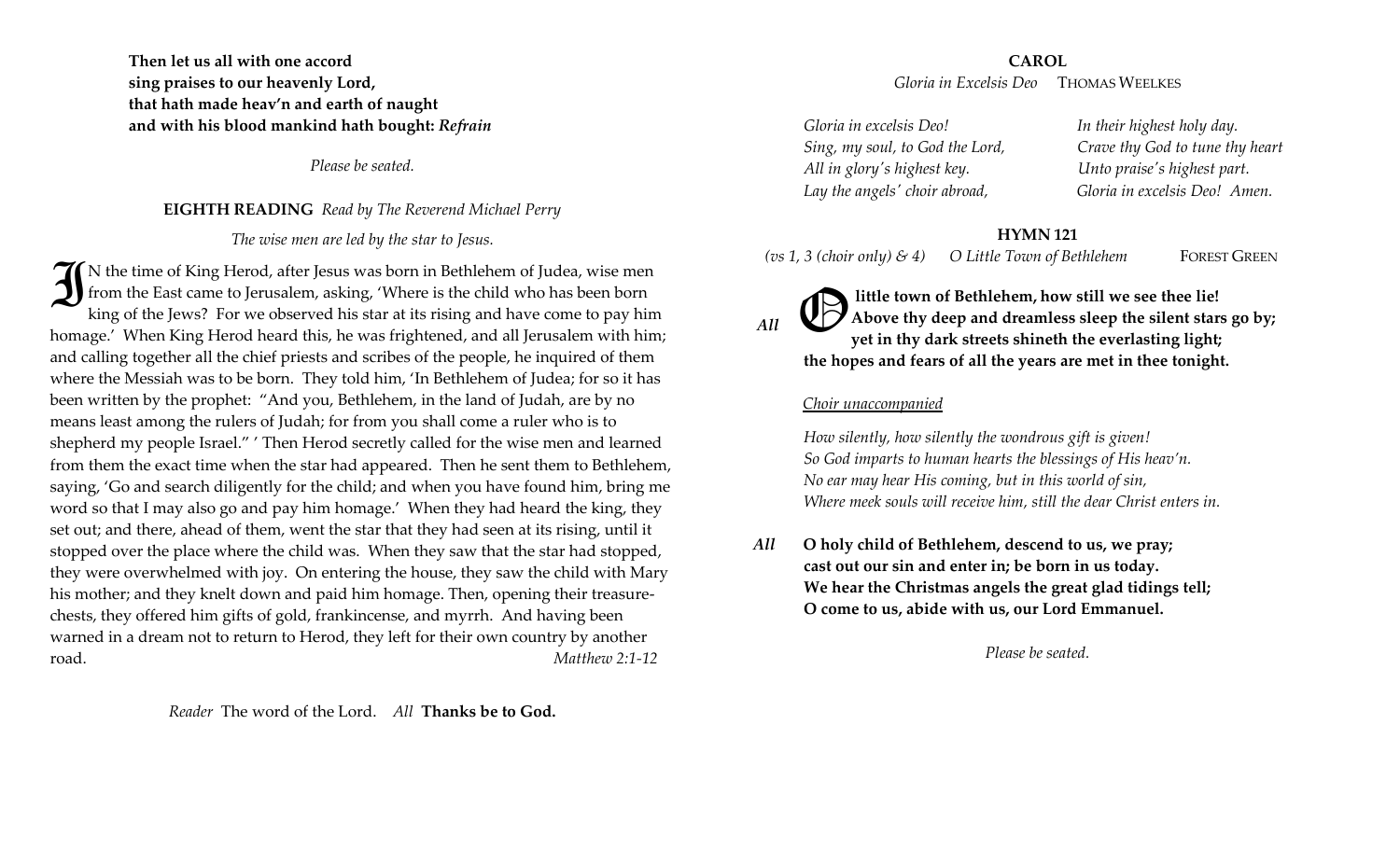#### **THIRD READING** *Read by Brooke Sales-Lee*

*The prophet foretells the coming of the Saviour.*

HE people who walked in darkness have seen a great light; those who lived in a<br>land of deep darkness— on them light has shined. For a child has been born for<br>use a son given to us: authority rests upon his shoulders; and h Jand of deep darkness— on them light has shined. For a child has been born for us, a son given to us; authority rests upon his shoulders; and he is named Wonderful Counsellor, Mighty God, Everlasting Father, Prince of Peace. His authority shall grow continually, and there shall be endless peace for the throne of David and his kingdom. He will establish and uphold it with justice and with righteousness from this time onwards and for evermore. The zeal of the Lord of hosts will do this.

*Isaiah 9: 2, 6, 7*

#### *Reader* The word of the Lord. *All* **Thanks be to God.**

**CAROL** *Sleep Holy Babe* DEREK HOLMAN

| Sleep, Holy Babe!                    | Sleep, Holy Babe!             |
|--------------------------------------|-------------------------------|
| Upon Thy mother's breast;            | While I with Mary gaze,       |
| Great Lord of earth and sea and sky, | In joy upon that face awhile, |
| How sweet it is to see thee lie      | Upon the loving infant smile  |
| In such a place of rest.             | Which there Divinely plays.   |
| Sleep, Holy Babe!                    | Sleep, Holy Babe!             |
| Thine angels watch around,           | Ah! Take Thy brief repose,    |
| All bending low with foldéd wings,   | Too quickly will Thy slumbe   |
| Before the Incarnate King of Kings,  | And Thou to lengthened pair   |
| In rev'rent awe profound.            | That Death alone shall close. |
|                                      |                               |

*Sleep, Holy Babe! Sleep, Holy Babe! Upon Thy mother's breast; While I with Mary gaze, Great Lord of earth and sea and sky, In joy upon that face awhile, Mowing infant smile In such a place of rest. Which there Divinely plays. Sleep, Holy Babe! Sleep, Holy Babe! Thy brief repose, All bending low with foldéd wings, Too quickly will Thy slumbers break, Before the Incarnate King of Kings, And Thou to lengthened pains awake,* among those whom he favours!' When the angels had left them and gone into heaven, the shepherds said to one another, 'Let us go now to Bethlehem and see this thing that has taken place, which the Lord has made known to us.' So they went with haste and found Mary and Joseph, and the child lying in the manger. *Luke 2: 8-16*

> *Reader* The word of the Lord. *All* **Thanks be to God.** *Please stand.*

# **HYMN 139**

 *(vs 1 - 4, 6) The First Nowell* THE FIRST NOWELL

**HE first Nowell the angel did say was to certain poor shepherds in fields as they lay: in fields where they lay keeping their sheep On a cold winter's night that was so deep:** *Nowell, Nowell, Nowell, Nowell, Born is the King of Israel!* **TELECTION** 

> **They looked up and saw a star, Shining in the east beyond them far; and to the earth it gave great light, And so it continued both day and night:** *Refrain*

**And by the light of that same star Three wise men came from country far; To seek for a King was their intent, and to follow the star wherever it went:** *Refrain*

**This star drew nigh to the northwest; O'er Bethlehem it took its rest, and there it did both stop and stay, right over the place where Jesus lay:** *Refrain*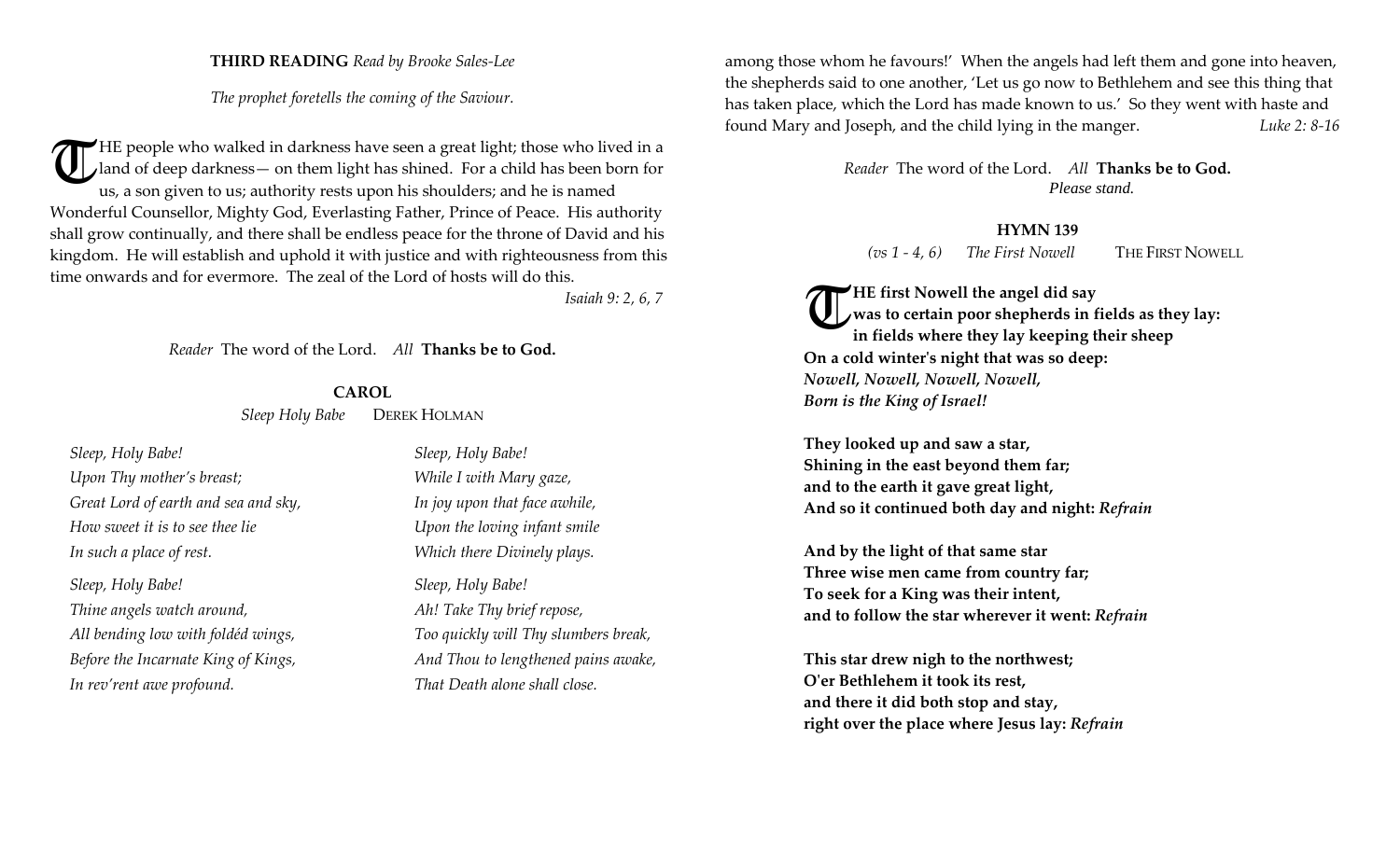# **CAROL** *Rise up Shepherd and Follow* GRAYSTON IVES

### *Solo Alan MacDonald*

*If you take good heed to the angel's words. Rise up shepherd and follow. You'll forget your flocks; you'll forget your herds. Rise up shepherd and follow.*

*Refrain: Follow, follow, Rise up shepherd and follow. Follow the star of Bethlehem. Rise up shepherd and follow.*

*Leave your sheep and leave your lambs Rise up shepherd and follow. Leave your ewes and leave your rams. Rise up shepherd and follow. Refrain*

*If you take good heed to the angel's words. Rise up shepherd and follow. You'll forget your flocks; you'll forget your herds. Rise up shepherd and follow. Refrain*

### **SEVENTH READING** *Read by Kevin Sinclair*

*The shepherds go to the manger.*

N that region there were shepherds living in the fields, keeping watch over their flock by night. Then an angel of the Lord stood before them, and the glory of the Lord shone around them, and they were terrified. But the angel said to them, 'Do not be afraid; for see—I am bringing you good news of great joy for all the people: to you is born this day in the city of David a Saviour, who is the Messiah, the Lord. This will be a sign for you: you will find a child wrapped in bands of cloth and lying in a manger.' And suddenly there was with the angel a multitude of the heavenly host, praising God and saying, 'Glory to God in the highest heaven, and on earth peace  $\overline{\mathfrak{J}}$ 

### **FOURTH READING** *Read by Rex Southgate*

*The peace that Christ will bring is foreshown.*



shoot shall come out from the stock of Jesse, and a branch shall grow out of his roots. The spirit of the Lord shall rest on him, the spirit of wisdom and

understanding, the spirit of counsel and might, the spirit of knowledge and the fear of the Lord. His delight shall be in the fear of the Lord. He shall not judge by what his eyes see, or decide by what his ears hear; but with righteousness he shall judge the poor, and decide with equity for the meek of the earth; he shall strike the earth with the rod of his mouth, and with the breath of his lips he shall kill the wicked. Righteousness shall be the belt around his waist, and faithfulness the belt around his loins. The wolf shall live with the lamb, the leopard shall lie down with the kid, the calf and the lion and the fatling together, and a little child shall lead them. The cow and the bear shall graze, their young shall lie down together; and the lion shall eat straw like the ox. The nursing child shall play over the hole of the asp, and the weaned child shall put its hand on the adder's den. They will not hurt or destroy on all my holy mountain; for the earth will be full of the knowledge of the Lord as the waters cover the sea. On that day the root of Jesse shall stand as a signal to the peoples; the nations shall inquire of him, and his dwelling shall be glorious. *Isaiah 11: 1-10*

*Reader* The word of the Lord. *All* **Thanks be to God.**

**HYMN 117** *Lo, How a Rose E'er Blooming* ES IST EIN ROS

**O, how a Rose e'er blooming from tender stem hath sprung! of Jesse's lineage coming, as seers of old have sung. It came, a blossom bright amid the cold of winter, when half spent was the night.** L

> **Isaiah 'twas foretold it, the Rose I have in mind; With Mary we behold it, the virgin mother kind. To show God's love aright, she bore to us a Saviour, when half spent was the night.**